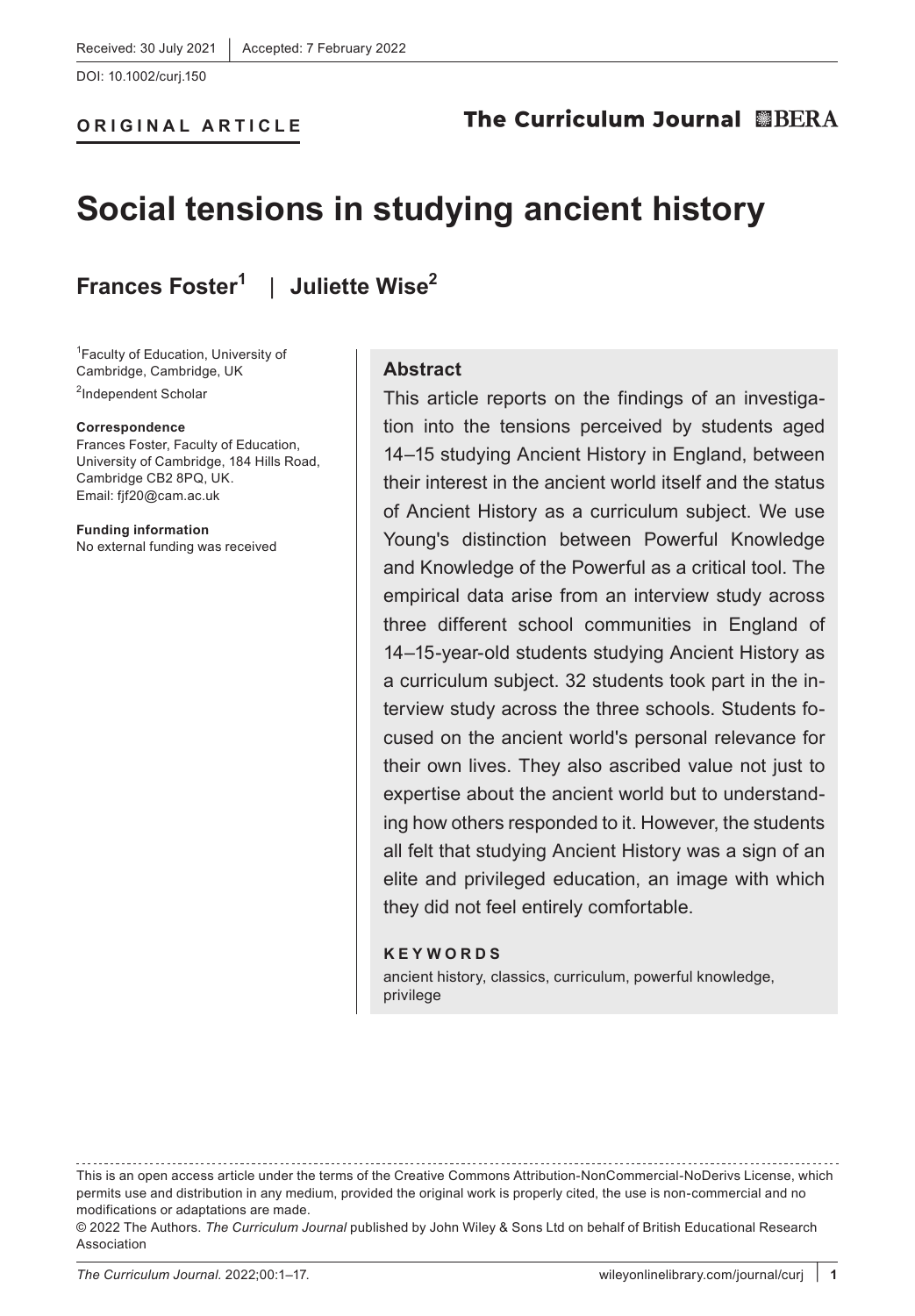#### **INTRODUCTION**

The study of Ancient History at secondary level in the UK has held a marginal place on the curriculum. While an A-Level qualification (national examination) for students aged 16–19 in Ancient History has existed for many decades, the subject does not form part of the 11– 14 National Curriculum for England, Wales or Northern Ireland. It is not offered as an option in Scotland at any level. In 2007, the body responsible for running and examining the A-Level qualification in Ancient History nearly withdrew the subject altogether. However, vociferous protests from the subject community took the proposals to the House of Lords, where a cross party committee demanded that the subject be reinstated. It was shortly afterwards in 2009 that the qualification for a GCSE (national examination at 16) was first introduced, available to 14–16-year-old students attending schools who elected to teach the subject. Consecutive UK governments subsequently included Ancient History among the subjects which contributed to the new measures of school performance in England, the EBacc (introduced in 2010) and Progress 8 (introduced in 2016). The EBacc (English Baccalaureate) is a 14–16 curriculum including English, Maths, science, a language and one of history or geography. Progress 8 is a value-added performance measure, which aims to calculate the progress students make in up to 8 subjects between the ages of 10–11 and 15–16. These decisions to include Ancient History in measures of school performance suggest continued government support for the subject as part of an approved curriculum.

Ancient History does not require knowledge of ancient languages, and all source materials are presented in English translations. It was designed to be accessible to students who have no prior knowledge of the ancient world, its languages or cultures. Liddel and Harrison, in their retrospective account of the political rescue of Ancient History refer to the 'democracy of the subject'. They argue that since Ancient History A-Level (examination at 18+) 'was [...] disproportionally studied within the FE [Further Education] sector', Ancient History's withdrawal would have been 'socially regressive' (2013, p. 22). Ancient History GCSE (examination at 16+) is often taught in schools which offer no other curricular engagement with the ancient world.

Ancient History as an examined course potentially stretches across many millennia, from 3000 BCE to 500 CE. The topics covered vary, depending on what schools select from the options offered by the Awarding Body that designs the qualification. Since its inception as a 16+ qualification, it has been possible to study and teach Ancient Egypt, Minoans, Mycenae, Persia, Greece, the Hellenistic world, Alexander's Empire, the Kings of Rome, the Roman Republic, the Roman Empire and the Celtic world. There is a strong focus on political history in the current specification (examined 2018–2023), but some attention is paid to social history as well. Students are expected to study and engage historically with primary sources texts (in translation) such as Herodotus and Livy, and material culture such as sculpture, architecture and numismatic sources. Thus, students who study Ancient History acquire broad knowledge about the ancient world and gain the skills to help enable them to evaluate what we know about events which happened during the periods studied.

This article reports on the findings of an investigation into the tensions perceived by students aged 14–15 studying Ancient History in three comprehensive schools in England. It investigates two key questions: how students studying Ancient History at school perceive the ancient world, and how students perceive and understand the status of the study of Ancient History. We use Young's distinction between Powerful Knowledge and Knowledge of the Powerful as a tool to help us understand the social tensions that the study of Ancient History may raise. We address issues of access, since Ancient History as a discrete subject is not part of the curriculum in every school. We worked with students in three schools from different demographics to explore their thoughts about the ancient world and the study of Ancient History. Our analysis first examines students' responses to the ancient world, and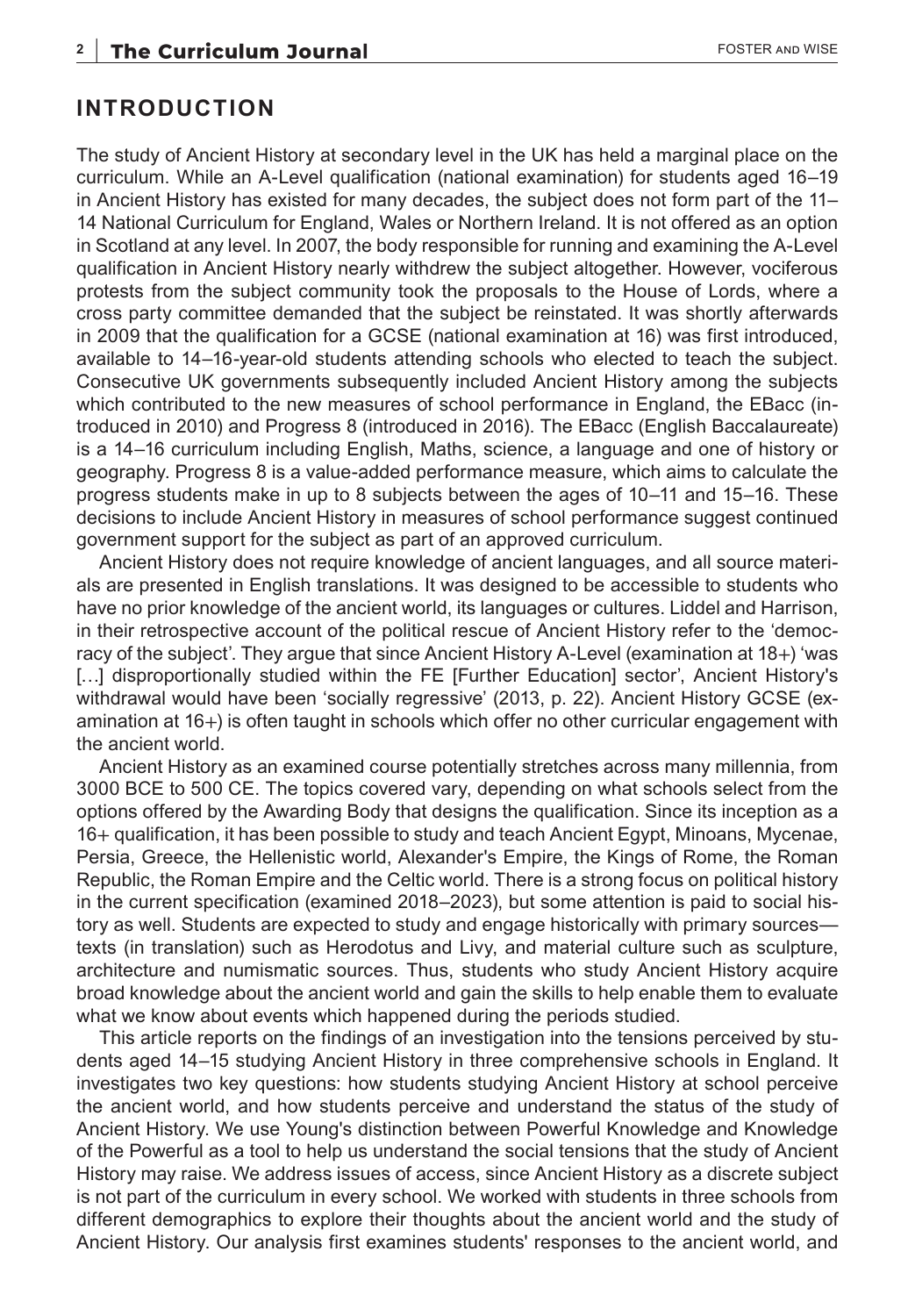the personal relevance they drew from it. Secondly, we evaluate how students perceive the study of Ancient History as a curriculum subject. We ask how these students understand the ancient world, and how they perceive this study as part of their curriculum.

### **LITERATURE REVIEW: POWERFUL KNOWLEDGE**

Like its modern counterpart, Ancient History focuses on the study of written and material sources, as well as developing the historical skills which are required to interpret those sources. These two aspects of Ancient History, the study of primary sources from antiquity and the development of the historical skills to interpret them align to Michael Young's Knowledge of the Powerful and Powerful Knowledge respectively. Young suggests that 'formal education has some kind of monopoly in providing access to powerful knowledge that is unavailable from everyday experience' (2008, p. 182). More recently, Young and Muller have clarified that the 'power' of Powerful Knowledge is 'potentially available to all who acquire it' (2019, p. 198). They are clear that Powerful Knowledge is not simply factual knowledge about things, people and events, the substantive content which Bertram calls 'the substance of the past' (2012, p. 436). Powerful Knowledge is the conceptual knowledge within a subject, the knowledge and understanding of disciplinary norms and substantive concepts. The study of Ancient History involves much more than listing often debatable factual events, and this forms disciplinary or procedural knowledge.

This works in opposition to the other half of the dyad, Knowledge of the Powerful, which refers to the interests of that knowledge's originators (Young, 2013, p. 195). Knowledge of the Powerful, therefore, is the substantive knowledge of those in power, and its value lies in its capacity to emulate the powerful. As a result, Young and Muller stress the 'fundamental democracy' of Powerful Knowledge (2019, p. 198), and argue that 'any curriculum should be based on an entitlement' to Powerful Knowledge (2013, p. 231). They point out that the capacity to restrict access to Powerful Knowledge is what creates Knowledge of the Powerful (2019, p. 198). These concepts have created debates about the nature and value of different types of knowledge and its place on the school curriculum. The knowledge gained through studying Ancient History—like that gained in other mainstream academic subjects on the school curriculum—forms part of Young's 'Powerful Knowledge'. It can help students go beyond their everyday experiences because it allows them to reflect, from a safe distance, on a world which is in many ways quite alien from the everyday world. At the same time, the ancient world has played a key part in forming the world students live in today, and so the knowledge gained in analysing and evaluating it also helps them to reflect on their own world.

Beck has suggested that the subject-based curricula of elite schools are strongly grounded in Young's concept of Powerful Knowledge (Beck, 2013, p. 179). The idea that Powerful Knowledge governs curriculum in elite institutions is particularly relevant when considering subjects which focus on the ancient world, such as Ancient History. There is a long-standing association of classical subjects (those studies concerned with the languages and cultures of the ancient world) with elite education. The term 'classical', for instance, stems from the Latin word '*classicus*', which refers to someone 'belonging to the highest class of citizens' (Glare, 2012, p. 365). Thus, the word already suggests that 'classical' Latin or Greek are superior to other, later or earlier forms of these languages, as well as indicating their superiority to other languages. Guillory points out how, already in the eighteenth century, the classical languages of Latin and Greek continued to define the 'most elite educational capital' in contrast to those languages used in everyday contexts and for vocational purposes (1993, p. 119). By the nineteenth century, those few students who were able to access university were required to have followed a curriculum 'based on the classics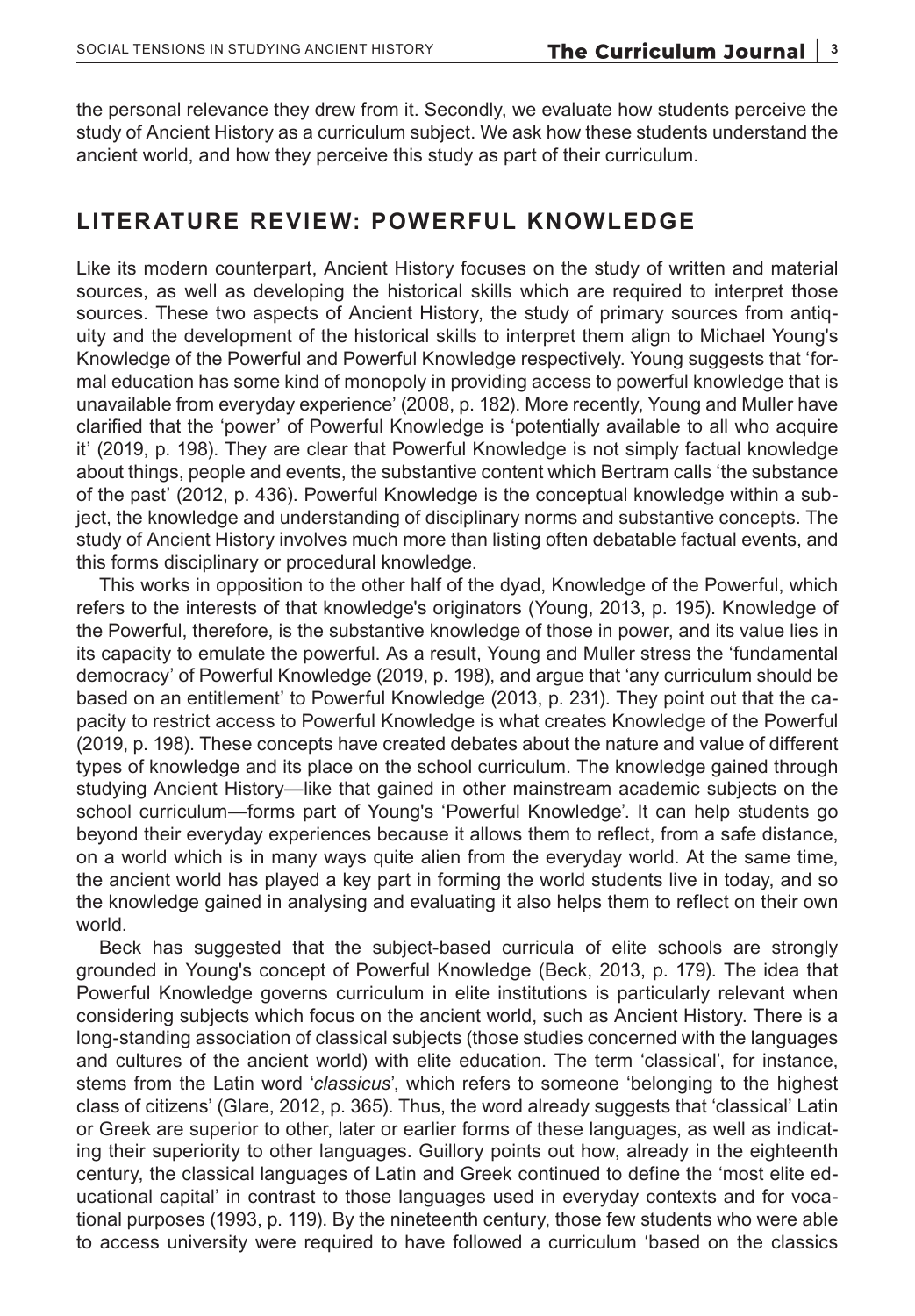(Latin and Greek, Ancient History)' in addition to mathematics, languages, science, history, geography, drawing, and music (Maxwell & Aggleton, 2016, p. 151). This idea has continued, and Schein observes that as a result, classics and classicism have 'served to buttress the authority and privilege of an economic and social elite' (1999, p. 289) who were culturally defined by their knowledge and familiarity with things 'classical'. As a result, there are tensions and paradoxes surrounding the curriculum of a 'classical education'. On the one hand, its association with elite institutions (both in antiquity and more recently) positions it as Knowledge of the Powerful, since it offers the promise of reproducing privilege. On the other hand, the challenges of studying societies and events so far removed from everyday experience can take students beyond their own environments and introduce them to new ways of seeing the world, which is an aspect of Powerful Knowledge. This tension creates an ambiguity about the purpose and status of Ancient History in the curriculum.

Additionally, much of the surviving written material from the ancient world was written by and for the elite and educated minority. In societies where more than basic literacy was an expensive skill, writing was reserved for an elite minority. Writing materials were costly, difficult to use, and so written texts were luxury items. Therefore, the extended texts which survive from the ancient world were produced within the context of an elite literate culture. The authors wrote in a highly literary register of formal language, which is intended to demonstrate their skill and control in using a variety of language far removed from that in which they might hold a conversation. It is often a similar case with material culture, in that surviving artefacts tend to be the more expensive, better made, luxury goods which were owned, built or commissioned by powerful and wealthy individuals. The surviving evidence that provides access to the ancient world thus contributes further to these tensions. The study of the languages, cultures and histories of the ancient world is often a study of the elites and their world, which involves learning about those who held power in antiquity. It involves studying the 'artefacts, activities and institutions' which were validated as 'the objects of aesthetic appreciation, evaluation and criticism by a relatively small, well educated, well trained and well-off segment of the population' (Schein, 1999, p. 294). At the same time, the very otherness of this material and the world it unlocks—as well as the many questions raised by lacunae in the evidence—bring about opportunities for disciplinary knowledge. It also takes students beyond their everyday lives, into a world very different to the one they normally inhabit, and introduces them to new ways of seeing. However, the conflict between the Powerful Knowledge that the study of Ancient History provides and the study about those who held this power is complex and can at times be uncomfortable. The question we seek to investigate is, how do students studying Ancient History understand and justify this curriculum?

### **ACCESS TO ANTIQUITY**

Guillory argues that, in the case of literary study, schooling regulates and distributes curriculum unequally by regulating access to literary texts (1993, p. ix). Ancient History is not part of the mainstream secondary curriculum in any of the nations in the United Kingdom at secondary level, and thus only a minority of students whose schools have chosen to offer the subject at GCSE will have the opportunity to access it. However, in twenty-first century society it still offers what Guillory terms as an overall concept 'knowledge-capital' which can be displayed and 'thereby entitles its possessor to the cultural and material rewards of the well-educated person' (1993, p. ix). Even though Ancient History does not include any study of ancient languages, it nonetheless involves reading texts by authors such as Arrian, Livy and Polybius. These texts are complex, not least because they are steeped in cultural knowledge which was part of the formation and expectation of the elite culture within which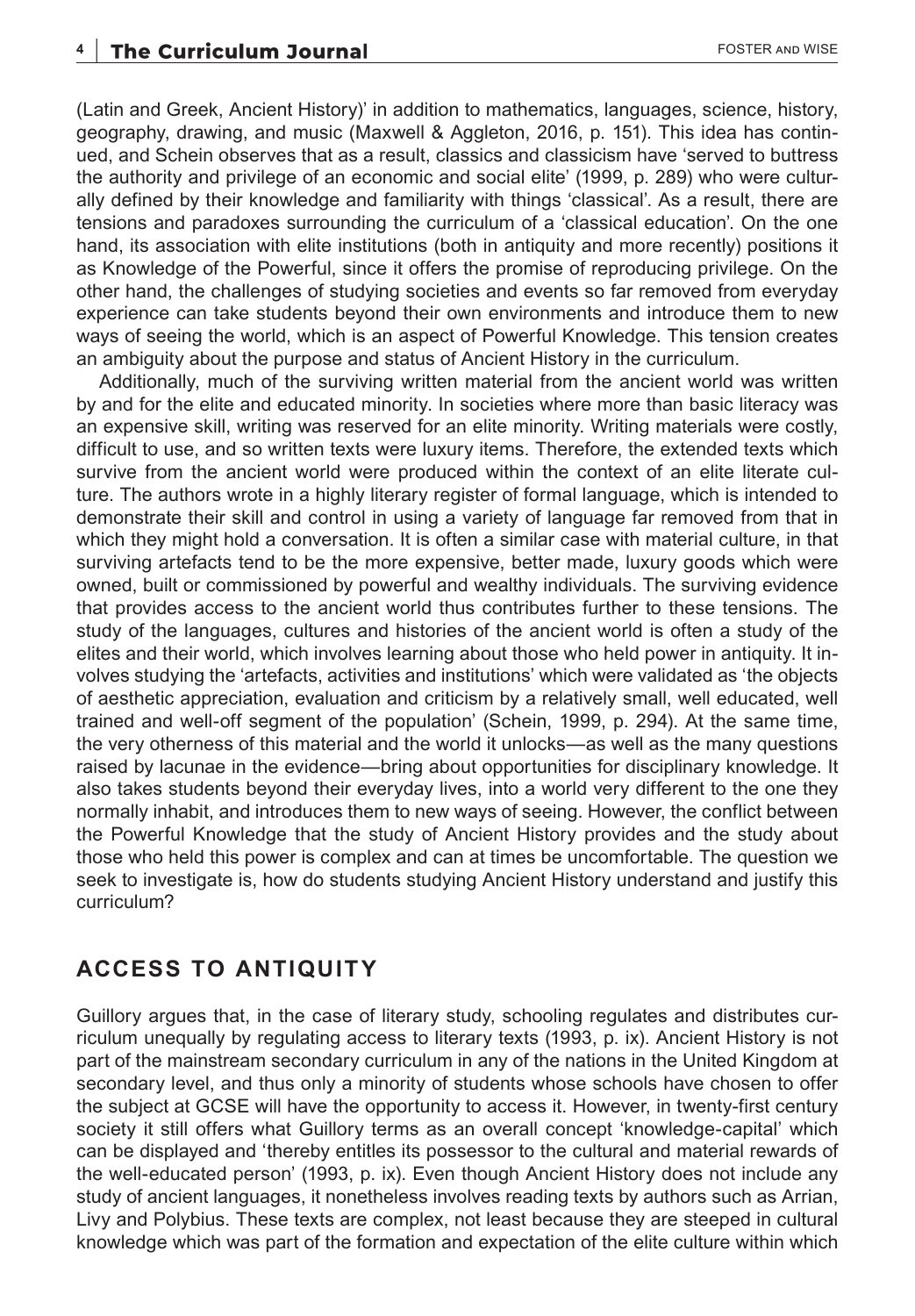they were constructed. Reading and understanding these texts therefore requires the ability to access what Guillory terms knowledge-capital 'in linguistic form' (1993, p. 71). That is, students need to learn to read and decode a very specific type of literary language and interpret references to social and religious phenomena, before they can then apply the skills of historical analysis.

The limited availability of Ancient History on the 14–16 curriculum—since schools may opt to offer the subject but are not required to do so—restricts access for the broader student population. While individual school leaders may have particular and localised reasons for their choices behind their curriculum offering, the result is that access to the ancient world through Ancient History is often determined by chance for young people. That is to say, it depends on the choices of curriculum designers in schools within a local area, which determine which young people will have access to the course of study. This exemplifies Young's idea of Knowledge of the Powerful, since the Powerful Knowledge gained through studying Ancient History is restricted by those people who control the curriculum. Around 90% of young people in England, Wales and Northern Ireland attend state funded comprehensive schools. These schools are funded entirely by the government, charge no fees and do not select students on the basis of attainment or aptitude. Instead, they offer education to all students living within a certain geographical area local to the school. These schools were set up in the 1950s, 1960s and 1970s with the express aim of providing all students with access to all curricula. And yet, among these schools, access to part of the curriculum in the form of Ancient History is restricted. In practice, an uneven distribution of subjects in different parts of the country governs young people's access to this curriculum area, leading to unequal access to Powerful Knowledge. Harris has demonstrated that issues of unequal access affect mainstream school history (2020, p. 121), which, unlike Ancient History, is a curricular requirement for state funded schools in England, Wales and Northern Ireland for students aged 11–13. Harris observes a concerning correlation between access to a disciplinary approach to teaching history and the socio-economic status of an area and school type (2020, p. 122). This suggests that issues of curriculum access are more complex than the simple availability of different subjects, although the total absence of a subject closes off access in an even more absolute sense.

Ancient writers of history, who operated within conventions which were very different from what we understand as historical conventions today, raise particular questions about how and why they report history as they do. The skills and understanding developed through this study provide Powerful Knowledge. At the same time, ancient writers of history provide access to the substantive knowledge of those in power, particularly in the formal framework of curriculum. However, increasingly there are other, less formal ways in which young people (and the population in general) may gain access to information and substantive Knowledge of the Powerful about the ancient world. Popular culture offers many young people a way into the ancient world, and over the past twenty years a huge number of cultural artefacts in different media, which may be classified as popular culture, have been produced, taking aspects of the ancient world as their subject matter. For example, video games such as the *Assassin's Creed* or *Total War* franchises allow players to explore different ancient societies. The various *Percy Jackson* franchises provide access to Greek, Roman and Egyptian mythology. Caroline Lawrence's *Roman Mysteries* series and sequel series enable young readers to learn about Roman daily life and social history, albeit heavily fictionalised. Setting aside aesthetic value judgements from cultural significance, popular culture offers increasing access to familiarity with aspects of the ancient world. However, despite their huge popularity, such artefacts are frequently dismissed as 'banal and quotidian' (Martindale, 2006, p. 11) by curriculum designers, rather than being considered a formal method of acquiring knowledge capital and familiarity with the ancient world. More recently, Keen has argued that dismissing popular culture in this way reinforces a cultural canon of privileged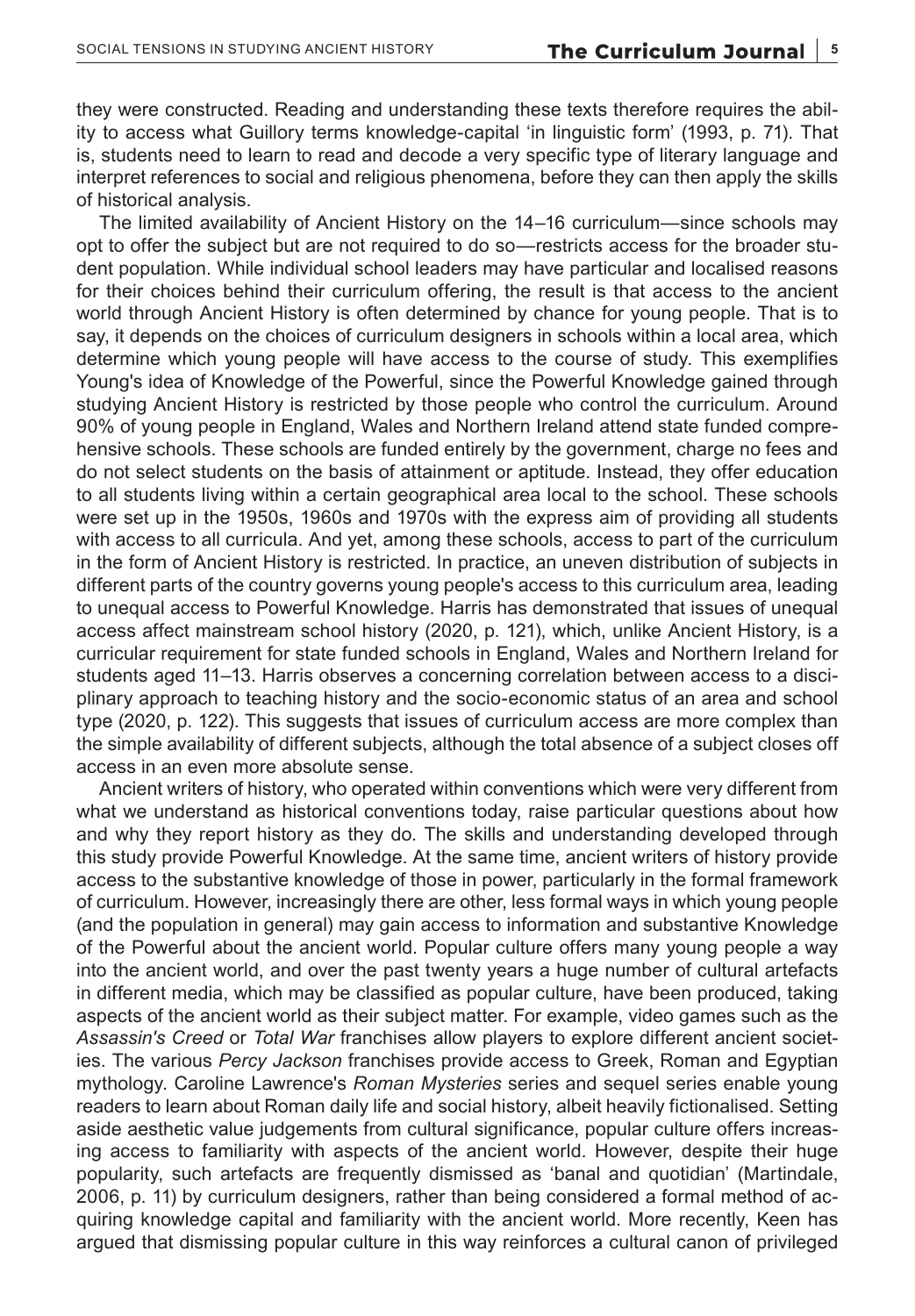texts (Keen, 2014, pp. 5–6; Keen, 2019, p. 13), which in turn upholds the hierarchy of elitism. Some of the familiarity which young people have about the ancient world comes from outside formal educational environments, and as a result lacks authorisation as a form of knowledge capital.

### **DESIRE FOR POWERFUL KNOWLEDGE**

Despite the difficulties associated with achieving it, Powerful Knowledge is still a highly desirable commodity. Hayward and Williams found that young people who had failed in extreme ways in mainstream education nonetheless wanted to study mainstream subjects, they 'wanted access to powerful knowledge' because they knew it would help them to achieve more (2011, p. 183). Subjects are accorded authority by their inclusion into the school curriculum, and thereby allowing students to gain what they may perceive as the same 'capital' as other students at their own school, and as students at other neighbouring schools. For students whose only encounter with the ancient world has been through popular culture, unendorsed and outside of the authorised curriculum, formal study of the ancient world may appear either as beyond their reach or not suitable or worthy of study. In both cases, this attitude results from the absence of the availability of these subjects from the curriculum to which students have access.

Baker and Mastin, teachers of Ancient History at comprehensive schools, have argued that the ancient world 'holds a natural fascination' for students, since it includes mythology, adventures and heroic characters who are the focus of the stories (2012, p. 8). These are all features that books, films and games marketed at young people capitalise on. Yet, Ancient History often holds a marginal place on individual schools' curricula for many reasons. It is a relative newcomer onto the 14–16 curriculum, and so in schools with no established Classics department it is often taught by history teachers, who may lack confidence in dealing with entirely new material. Since 2013, there have been around one thousand candidates entered for Ancient History GCSE across England, Wales and Northern Ireland each year. This number has remained very stable, although it is a very small proportion of the overall numbers taking GCSE examinations, around 750,000 candidates each year.

While there may be a desire among young people for Powerful Knowledge, as Hayward and Williams note, it is not always accessible or available to all students. Bleazby has argued that there is a distinct hierarchy among the subjects on the curriculum, in which some subjects are accorded more status or value than others. Vocational subjects are at the bottom of the list, while maths and science are ranked the highest, with history, Ancient History and languages directly below them. Within that hierarchy, Bleazby points out that 'high status subjects are aligned with middle-class culture, university and lucrative professions' while 'students from lower socio-economic backgrounds are excluded from elite curriculum in various ways' (2015, p. 677). This is often the case for Ancient History, since it is offered in a relatively small number of schools. But, since it can be taught within a history department by suitably confident history practitioners, it provides an opportunity for greater access to knowledge about the ancient world. Young argues that 'access to powerful knowledge in its diverse forms is an entitlement for all pupils and students' (2013, p. 196), and it is the focus of this article to investigate how students perceive that opportunity to access Powerful Knowledge and culture from what is often perceived as an 'elite' curriculum, a curriculum which thus also represents Knowledge of the Powerful.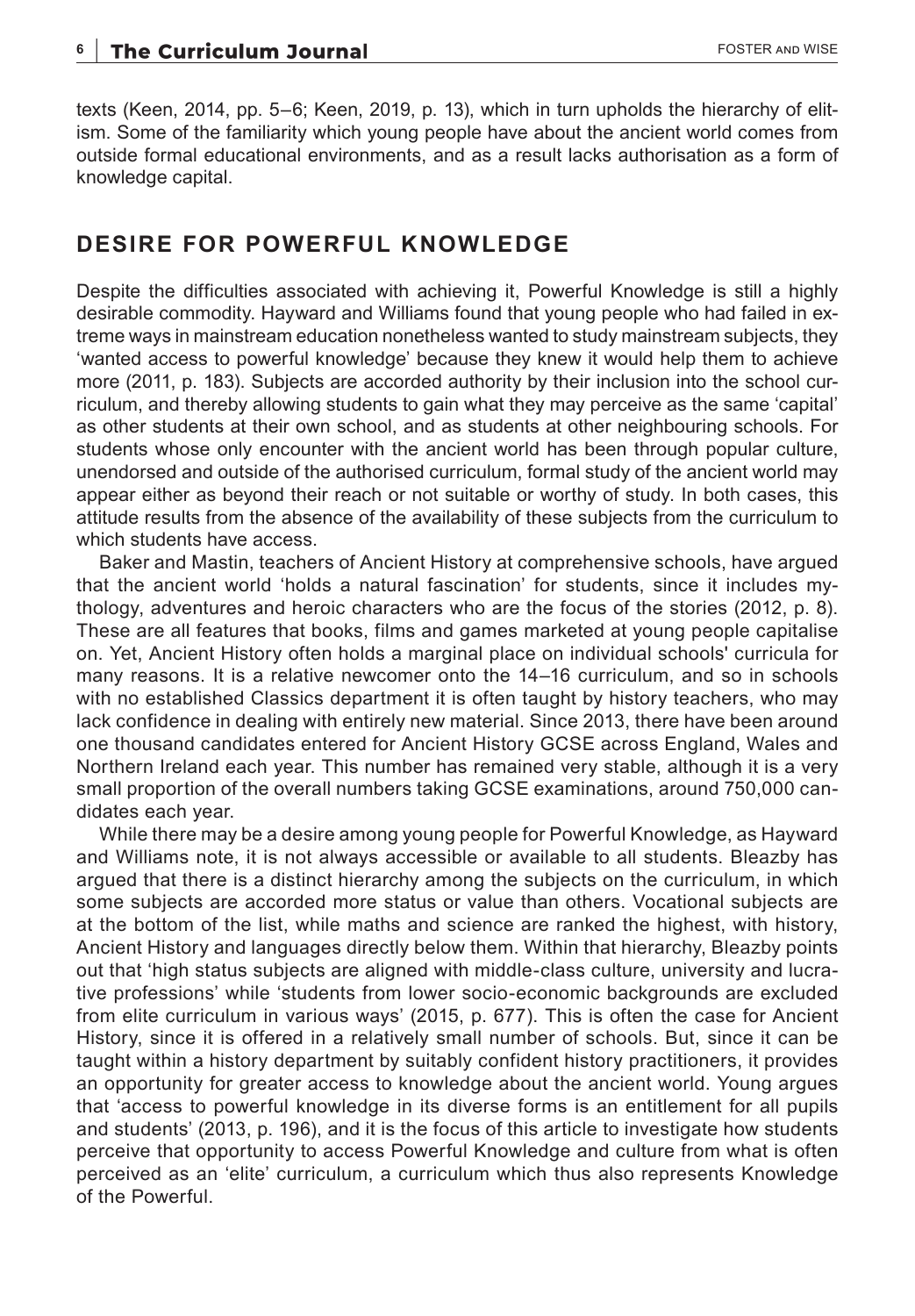# **METHODOLOGY**

In order to explore students' attitudes to the study of Ancient History, we visited three state funded comprehensive schools England. We conducted interviews and focus group discussions with students studying Ancient History GCSE in Year 10 (aged 14–15) during January 2018. We used qualitative data collection methods to find out about these students' perceptions of the ancient world and their perceptions of studying Ancient History as an academic subject.

# **SAMPLE AND DESIGN**

The three selected schools represent different degrees of diversity among their student body in terms of ethnicity, cultural backgrounds and levels of disadvantage. All schools have been fully anonymised, and we refer to them by pseudonyms. Hammitt school is a large inner-city school with an ethnically diverse intake and high levels of deprivation. Kinghaven Academy is a coastal school with lower levels of ethnic diversity but high levels of deprivation and geographical isolation. Hardale High is situated in an affluent commuter town near a major airport, and the intake has higher aspirations and greater advantage than the other two schools in this study. The UK government measures school performance through subject based criteria and attainment, and the government publishes this data about all schools in England. Data showing student intake and performance are shown in Table 1.

Each of these schools offers Ancient History as an option at GCSE, but within different curricular structures. In Hardale High, there is a team of two specialist teachers who teach Latin throughout the school to A-level, as well as Ancient History GCSE and Classical Civilisation A-Level. They offer numerous school trips to museums and ancient sites in the UK and abroad, and the student population is largely affluent enough to afford the cost. Kinghaven Academy has had a specialist Latin and Classical Civilisation teacher for many decades, but this teacher is undergoing a phased retirement. He introduced Ancient History GCSE and recruited a respected senior member of staff in the school to teach it. Thus, when we visited the school in 2018, 14–15-year-old students were able to study Latin, Classical Civilisation and Ancient History if they wished. Ancient History was offered as an 'after school' enrichment to this cohort while the school transitions to a curriculum model in which Ancient History will replace Latin and Classical Civilisation on the mainstream timetable. In Hammitt School, Ancient History GCSE is offered by the history department, and it is the only access students have to studying the ancient world on the curriculum. At the time of this study, students in the target cohort who chose history for GCSE were randomly allocated either Modern or Ancient History. Subsequent cohorts have been given a choice between the two routes, and numbers have remained similar to those generated by random allocations.

|                     |                          | Demographic indicators                      |                             | <b>School performance indicators</b> |                   |                                |
|---------------------|--------------------------|---------------------------------------------|-----------------------------|--------------------------------------|-------------------|--------------------------------|
|                     | <b>Size</b>              | English as<br>additional<br>language $(\%)$ | Free school<br>meals $(\%)$ | <b>EBacc</b><br>$(\%)$               | <b>Progress 8</b> | 5+ English<br>and Maths $(\%)$ |
| Hammitt             | 1719                     | 58.3                                        | 36                          | 36                                   | 41.6              | 29                             |
| Kinghaven           | 1249                     | 24.3                                        | 26                          | 27                                   | 40.6              | 30                             |
| Hardale             | 1224                     | 6.5                                         | 6.8                         | 74                                   | 61.2              | 69                             |
| Average for England | $\overline{\phantom{0}}$ | 16.9                                        | 27.7                        | 40                                   | 46.7              | 43                             |

**TABLE 1** Student intake and performance in the three schools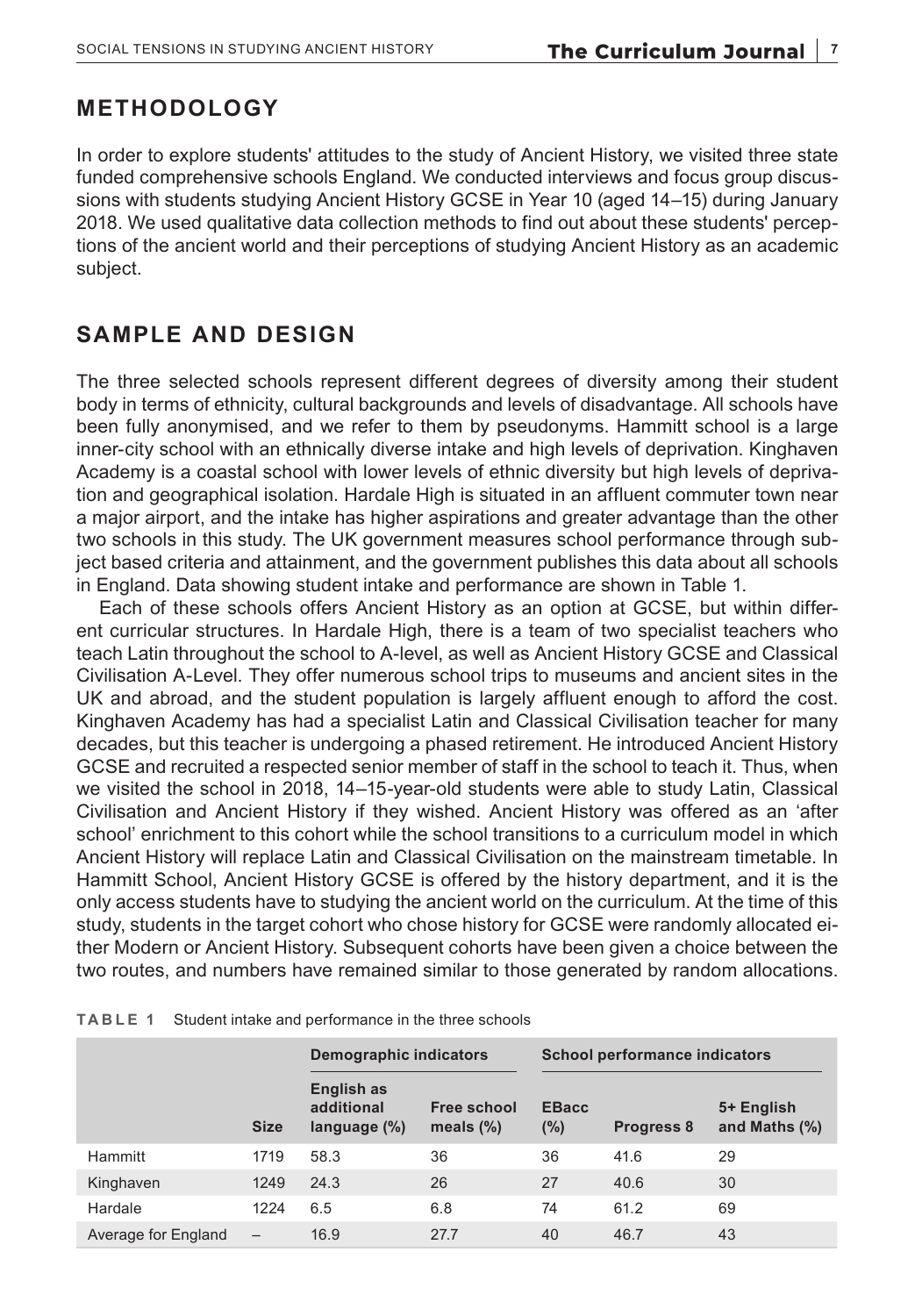Hammitt School has the largest number of students studying Ancient History at this level (partly because of the size of the school), but the nature of the random allocation in this cohort does not reflect student interest and engagement with the ancient world.

### **DATA COLLECTION**

In each school we first carried out a questionnaire broadly to assess Ancient History students' family and cultural background. We asked students about their parents' and guardians' education and occupations, whether they had visited any museums or ancient sites with school or family, and what exposure they had to the ancient world outside school. Students undertook the questionnaire during our visits to Hardale High and Kinghaven Academy, and teachers gave them ten minutes to complete it. Staff at Hammitt School requested that we sent the questionnaire in advance and students filled it in prior to our visit. This questionnaire was a basic qualitative study with demographic background data, to allow us to profile the student population of the three different school communities. We then intended to conduct larger focus groups with ten students and interviews with four students in each school. In Hardale High and Hammitt School we were able to conduct focus groups with ten students and then follow up interviews with four students. Environmental constraints of the school day in Kinghaven did not permit a focus group, but we were nonetheless able to conduct an interview with four students.

In Hardale High the sample for the focus group was randomised, chosen by an online name generator. In Hammitt School, a teacher selected a mixture of students from the two Ancient History classes to give a diverse and representative group of participants for the focus group, ensuring a range of gender, ethnicity and socio-economic backgrounds. In all three schools, teachers chose the students for interviews beforehand, selecting students from a range of backgrounds who demonstrated different levels of engagement with the subject, in order to obtain a cross-section of students.

Focus groups lasted for twenty minutes, and we spoke to all ten students in each school together, asking general and open-ended questions, so that participants could bounce ideas off each other (Cohen et al., 2007, p. 376). These were followed by interviews in groups of four, since constraints of the timetable did not allow enough time for students to be interviewed individually. These interviews lasted between 20 to 30 minutes and our questions were structured in two sections: firstly, we asked about their impressions of the ancient world, and then we asked about their perceptions of studying Ancient History as a subject. The focus groups and interviews form the main sources of qualitative data collection.

The qualitative data gained from these discussions allowed us to see what these young people thought about the ancient world and how they felt about studying Ancient History, and enabled them to consider any stereotypes they had faced. Such perceptions are not quantifiable, clear-cut values, and so focus groups and interviews allowed us to gain insight in a context-oriented (rather than measurement oriented) perspective. In order to do this, we focused on their experiences and emotions, by using interactive and humanistic methods. To build rapport and credibility with the participants, interviews occurred in a natural setting (within school classrooms) where students would have felt at ease (Eder & Fingerson, 2003, p. 35). Interviews occurred during lesson time in order to have access to the largest sample, although there were some criteria constraints. Group interviews allowed comments made by students to act as a stimulus which provoked further or contrasting remarks by other participants, giving rise to reactions that may not otherwise have been revealed (Bickman & Rog, 2008, p. 590). This gave a richer and more detailed insight to their experiences and opinions.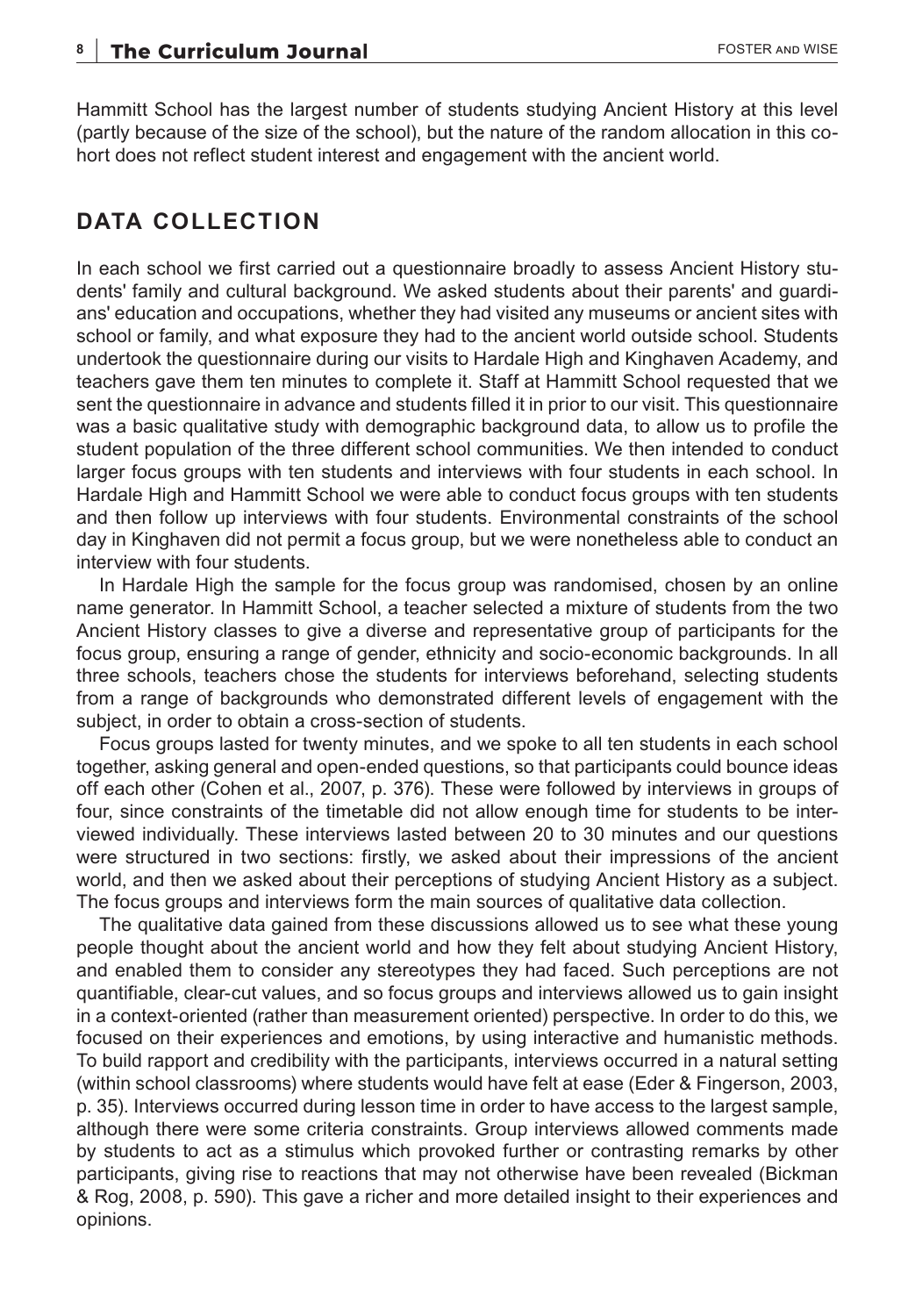Although this method of obtaining qualitative data did produce a lot of data, there were also limitations that we must acknowledge. In both focus groups and interviews, students listened to each other's responses and this might have influenced their own, as they may have wanted to conform to social norms of their school context (Cohen et al., 2007, p. 375). The limitations on students' time and the space constraints of the classroom were beyond our control. However, we acknowledge that participants may have responded differently if interviews had been conducted individually. Focus groups allowed us to gauge more holistic feelings among participants, while the interviews provided more individual comments, and the smaller group size slightly mitigated the social and peer pressures of a group situation (Eder & Fingerson, 2003, p. 35). In Hammitt School, the teacher was present during the focus group, which may have affected participants' responses, since they may have tempered their comments to conform to the teacher's expectations. The teacher was not present during the interviews, and thus the interview situation was consistent across the three schools. The number of students who participated is small, and their responses are all specific to their school environments, and so we exercise caution in generalising from their comments. However, despite the small numbers, we chose schools and participants carefully, and with regard for their contexts and backgrounds.

### **FINDINGS**

The questionnaires provided us with a broad indication of the demographic and cultural background of all the students studying Ancient History at each of the three selected schools. Table 2 shows the basic quantitative data gained from the questionnaires, reflecting the demographic background of the three towns in which the schools are situated.

This breakdown reveals significant differences in the three school communities. Hardale High contains the largest proportion of respondents who identified their family background as professional. The professional communities have some stake in the Knowledge of the Powerful, since this forms the knowledge that distinguishes the professions. By contrast, the communities in Kinghaven Academy, where respondents identified their family background as predominantly either nonprofessional or not in employment have negligible stakes in the Knowledge of the Powerful. Hence the young people from these communities are more reliant on the school to enable them to access these areas of the curriculum. Nonetheless, these figures show that even at Hardale High, which is much more affluent, few students had relatives who had studied any aspect of the ancient world at school. Many students referred to school trips to museums and ancient sites, particularly at Kinghaven, perhaps

|                                                                                        | Kinghaven | <b>Hammitt</b> | <b>Hardale</b> |
|----------------------------------------------------------------------------------------|-----------|----------------|----------------|
| Cohort size                                                                            | 11        | 43             | 22             |
| Completed questionnaires                                                               | 11        | 36             | 22             |
| Family occupational background: professional                                           | 8%        | 18%            | 37%            |
| Family occupational background: in employment<br>(skilled, semi-skilled and unskilled) | 62%       | 74%            | 63%            |
| Family occupational background: not in employment                                      | 31%       | 9%             | $0\%$          |
| Family members have attended university                                                | 18%       | 39%            | 77%            |
| Family members studied ancient world at school                                         | 18%       | 14%            | 23%            |
| Visited ancient sites                                                                  | 36%       | 19%            | 73%            |
| Visited museums                                                                        | 82%       | 47%            | 82%            |

|  | <b>TABLE 2</b> Basic demographic data of participants |  |
|--|-------------------------------------------------------|--|
|--|-------------------------------------------------------|--|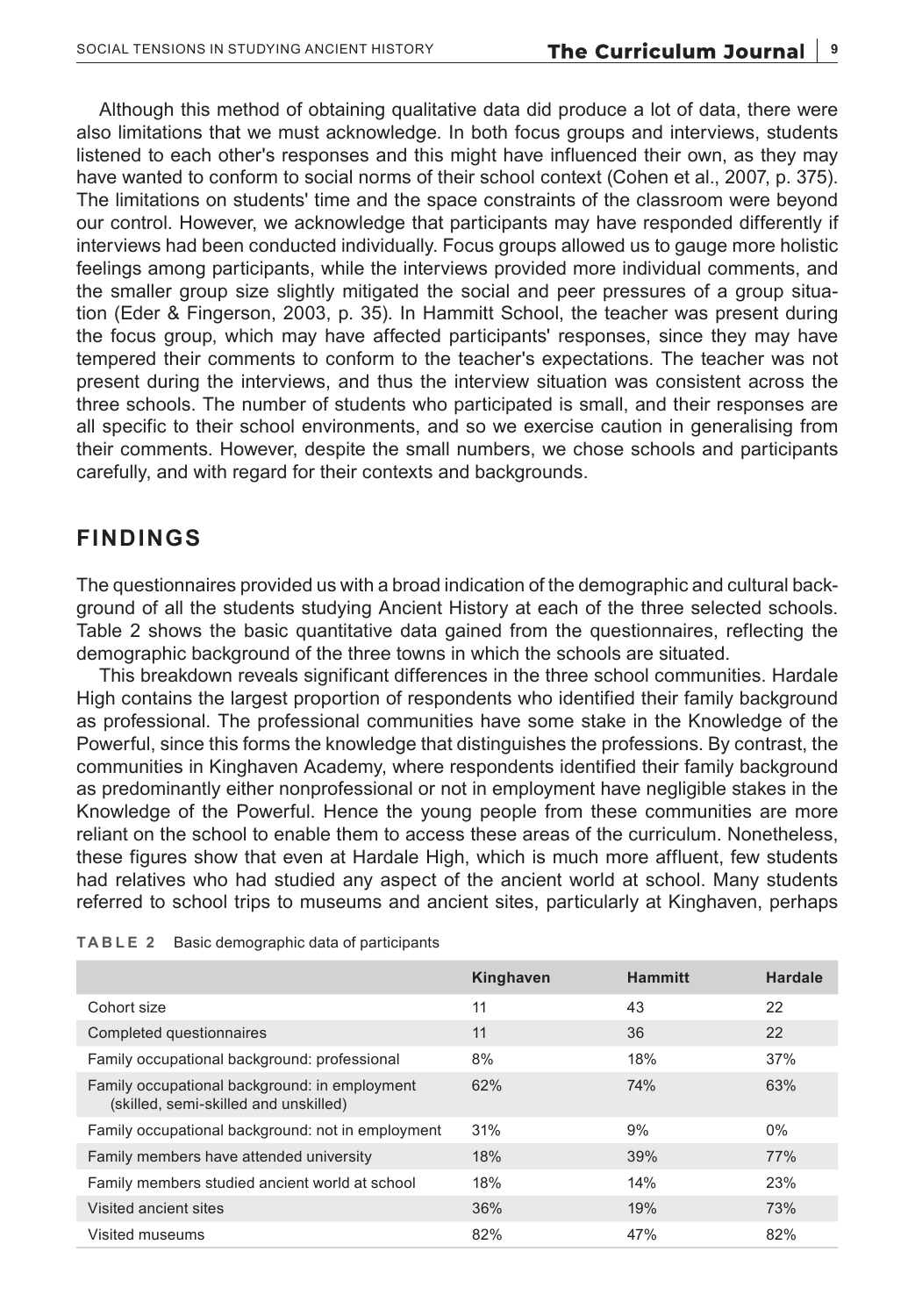accounting for the large number of respondents who indicated they had visited museums. This highlights the impact that cultural opportunities provided by schools can have on young people from potentially disenfranchised communities.

### **POWERFUL KNOWLEDGE AND PERSONAL RELEVANCE: THE ANCIENT WORLD**

In this section, we focus on students' perceptions of the ancient world, and the Powerful Knowledge they displayed from their study as evidenced during focus groups and follow-up interviews. Students at all three schools expressed feelings that there were many things that interested or intrigued them about the ancient world often because of the temporal and geographical distance, which opened up new perspectives for them. They were generally very impressed by the survival of ancient material, even if at times frustrated by the fragmentary or uncorroborated nature of many of the sources they were studying. Many students identified aspects of the ancient world that they felt held personal relevance for them. Students at Hardale High spoke about visiting ancient sites, either with the school or with their families. One respondent admitted that when she was eight a family visit to Bath was the first time she really became interested in ancient history because she could see that 'everything was still there', and that gave her a sense of connection to the past. Another student described her visit to Turkey:

We went to this ancient site, I don't even know what it was, it had loads of, like, preserved buildings, and I thought it was cool how it was still there from like literally so many years ago.

While this student was unable to recall the details of what she had seen, the fact that what she saw had lasted for such a long time made a lasting impression on her. All those students who had been on trips appreciated being able to see surviving material firsthand, since it gave them direct and tangible evidence of—and contact with—the past. This direct contact with material culture and geographical sites prompted the students to see things in new ways and to gain greater understanding of the temporal distance while also connecting with the past. It is an important reminder of the crucial role played by museums and heritage sites in developing Powerful Knowledge for young people.

Students at Kinghaven Academy expressed ideas of contact with the past more generally, foregrounding a reflection on the present through the past:

All the stuff we do nowadays comes from what they invented, and we're still using it today. It shows they were really clever back then and it's been built on.

This student emphasises the links between the ancient world and now, arguing that these connections demonstrate the importance of the thinking and inventions created centuries ago. The comment 'it shows they were really clever back then' indicates a defensiveness against potential accusations of primitivism or simplicity, which are sometimes levelled at ancient societies. While this response does not entirely challenge notions of historical progress, since the conclusion is that subsequent generations have 'built on' the achievements of the past, it does nonetheless show some attempt at problematising narratives of progress. This more complex understanding of the relationship between the past and the present demonstrates ways in which students make use of the Powerful Knowledge they gain from studying antiquity. At Hammitt School, one student described the ancient world as 'like the source of a river',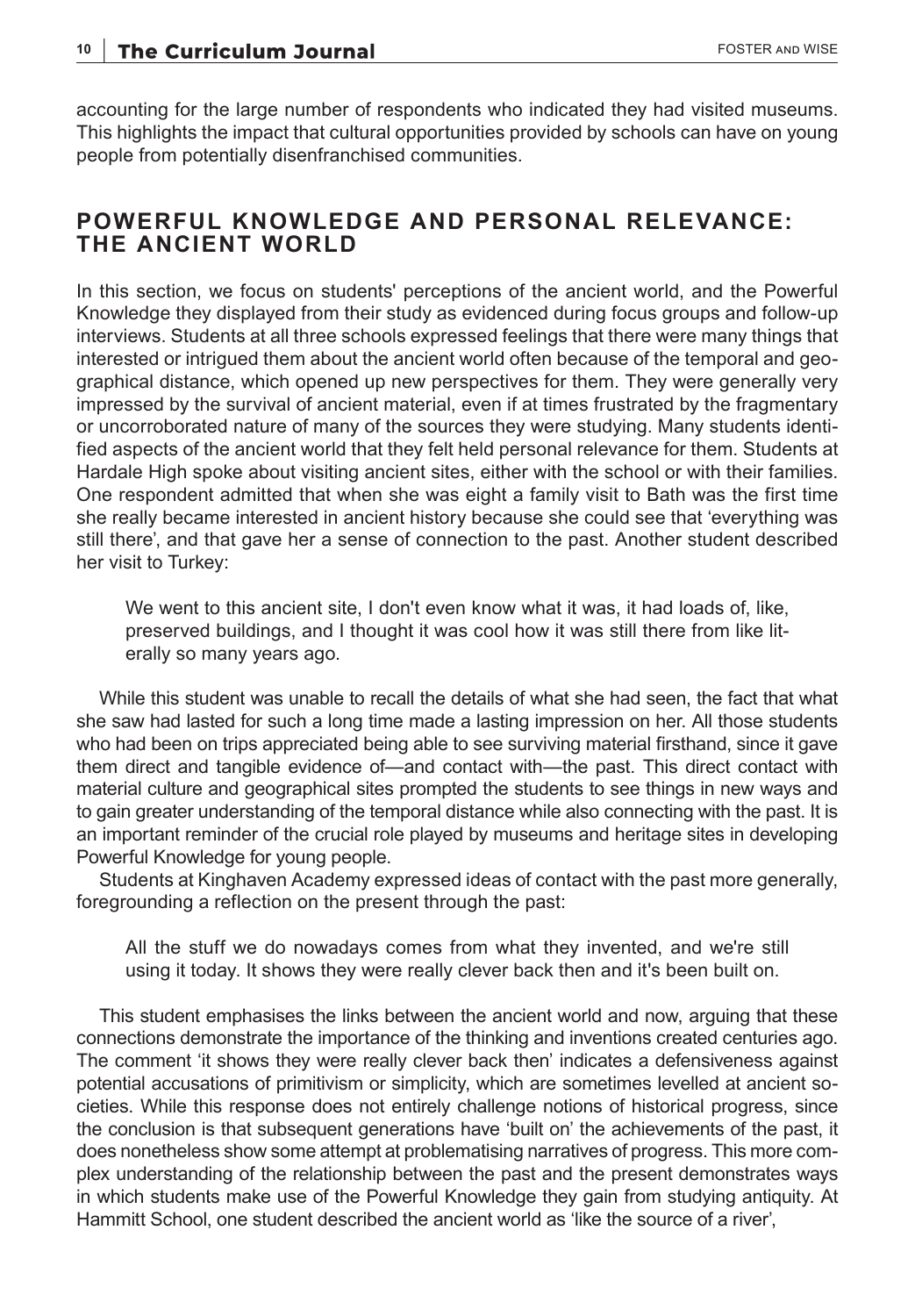Like the source is the beginning in a way, and it's the most important part, because without it there's no river.

This articulate response explores a similar idea, although also hinting at a narrative of progress. The simile suggests that this student identifies that the ancient world is important because it enables them to understand where everything else has come from and to situate themselves within a wider context.

The Ancient History specification includes a unit of study on the Persian empire of the fifth and sixth centuries BCE. For some, this held particular personal relevance. One student of Middle Eastern descent at Hammitt School felt that such study had given her a background into a particular type of knowledge:

I'm quite interested now in the Middle Eastern areas, and it's just something I think is good for me to have knowledge about.

Although she struggled to articulate the details in English, study of the Persian empire and the ancient Near East sparked her interest, and she was able to connect this with her home background. She explained how her brother encouraged her to read about it outside of school, and her father showed episodes from a television documentary series about the Persian Empire to her family at home. Studying the ancient Persians enabled her to identify relevance of the ancient world to her home culture, and this was enhanced by the interest displayed by members of her family. This was an aspect of study that she particularly valued, since it held personal relevance for her which related to her life outside school, and enabled her to reflect on her background from a new perspective.

Other students foregrounded different aspects of study as their rationale for the importance of the ancient world. Two students at Kinghaven Academy tried to recall something about the impact of an ancient history text that evidently fascinated them.

S1: There's this point that Sir made about something that's still used nowadays. Think it was Cyrus, I know he wrote a book, and it's still used in government today.

S2: Yeah, of like how to rule an empire.

S1: I think it was literally called how to rule an empire.

S2: And how world leaders today still refer back to such a long time ago, where everything was so different, but the basic ground line and ideas are still the same.

S1: Winston Churchill had like 4 or 5 copies of this one book and he used it all the time. It's pretty cool that one or our best ever leaders copied something from two thousand years ago.

Their recollection of the details is confused—it's not clear which text they might be referring to, since no book by Cyrus the Great has survived, only texts about him. Nonetheless, what the students try to articulate is the impact of an ancient text, and the events it describes, on a figure they perceive as a key figure within modern history. They show a real engagement with the gap in time, and admiration for the quality of a text that not only survived for two millennia, but was still fundamentally useful to a government in another time and country. They attribute value to the ancient text partially because Churchill used it, and in this sense what they admire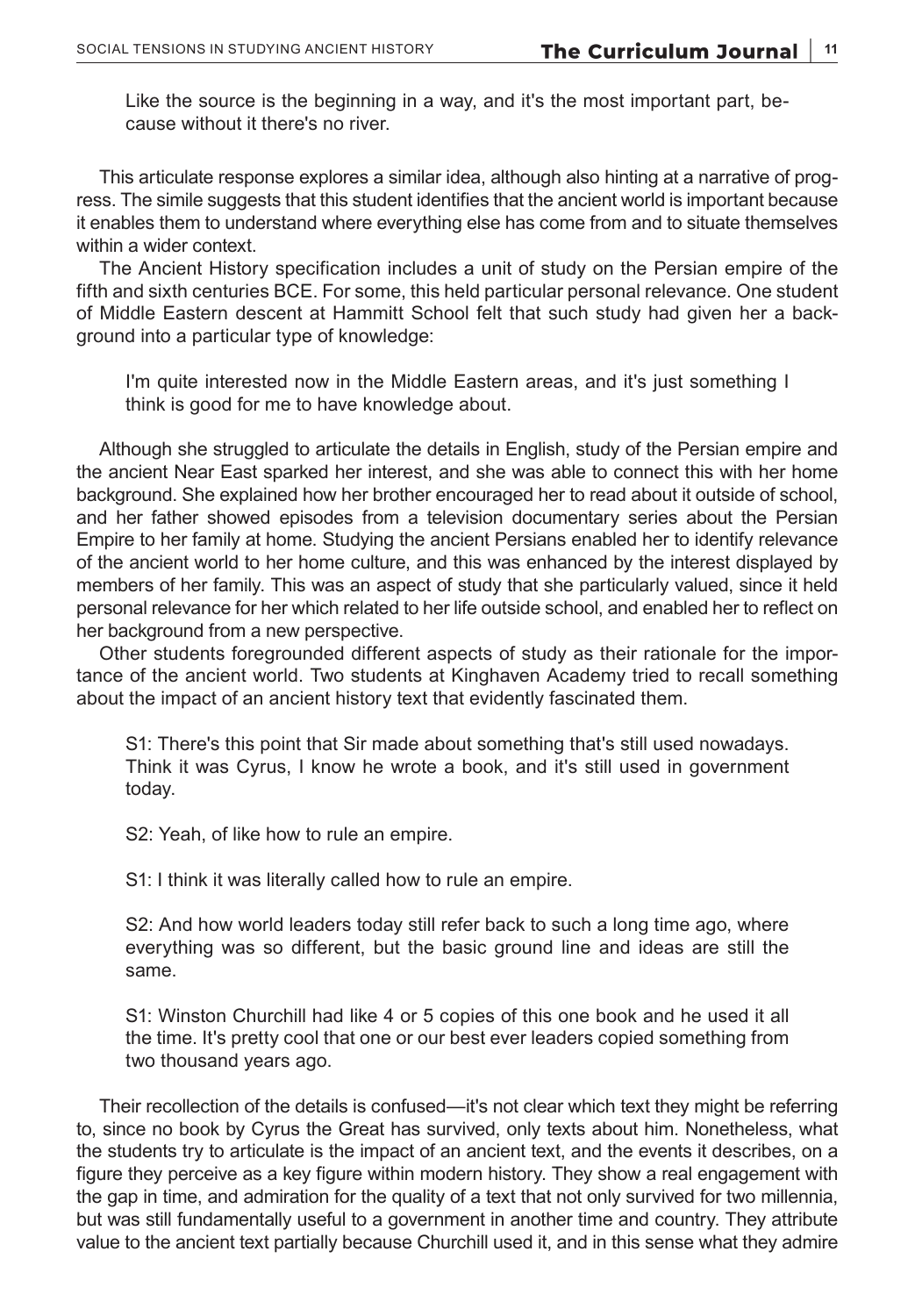is to some extent the Knowledge of the Powerful. They were proud to show off their knowledge about Cyrus and Churchill during the interview, as key figures in political power. However, their understanding of the survival and continued relevance of the text across time and place indicates the Powerful Knowledge they have gained about antiquity and its continuing legacy.

Students expressed some frustration with the ancient sources and the levels of ambiguity and uncertainty that arose from the nature of what survives from the ancient world. They tended to phrase their comments in contrast to what they understood about modern history, which they identified as 'straightforward' because they felt it was possible to ascertain what happened, when and why. Students at Hammitt School complained,

S3: With Ancient History, Livy says this but Polybius says this.

S4: You don't know whether one is correct or not.

They found it frustrating that they could not corroborate either statement because of the lack of further evidence, which they thought might 'prove' the veracity of events. At Kinghaven, one respondent explained the problem,

Like you have to take word of those who tell us about it, even if it's 100 years after something happened.

This student demonstrates an understanding of historical distance, and that someone reporting things 100 years after the event produces an account which is very different to an eyewitness account. The student recognises that there is no single narrative because historical knowledge is necessarily contingent and contentious, and this understanding shows the Powerful Knowledge they have developed through their study of Ancient History. However, their response also indicates that they found it difficult to cope with the uncertainty generated by the limited nature of the sources. In asking for a single narrative account, they are asking for an inert fixed notion of knowledge which history cannot provide. The student's response reflects the difficulties and challenges of gaining Powerful Knowledge, such as operating within changing and interpretive parameters. Overall, students' responses highlighted different curricular rationales for the importance of the ancient world from their perspective. They admired the survival and sophistication of the ancient world, focusing on its personal relevance to them and their lives today. At other moments, they ascribed particular value to knowing not just about the ancient world directly, but about how others have used and responded to it as well. Many of their comments about antiquity demonstrated an understanding of antiquity and a keen awareness of the deficiencies of the evidence. These comments indicate the Powerful Knowledge, the disciplinary and conceptual understanding, that these students have gained through their academic study of Ancient History at school.

### **KNOWLEDGE OF THE POWERFUL: STUDYING ANCIENT HISTORY**

The study of Ancient History is restricted to those schools that have chosen to offer it and have the capacity to teach it. The resulting inequitable access shows how students' perceptions of Knowledge of the Powerful may play out in the school curriculum. During our conversations with these students in focus groups and follow-up interviews, students all expressed ideas or stereotypes that studying the ancient world was part of a privileged and elite education, and that such study conferred the appearance of intelligence on the learner. In each school this became a topic of debate among the students, both in focus groups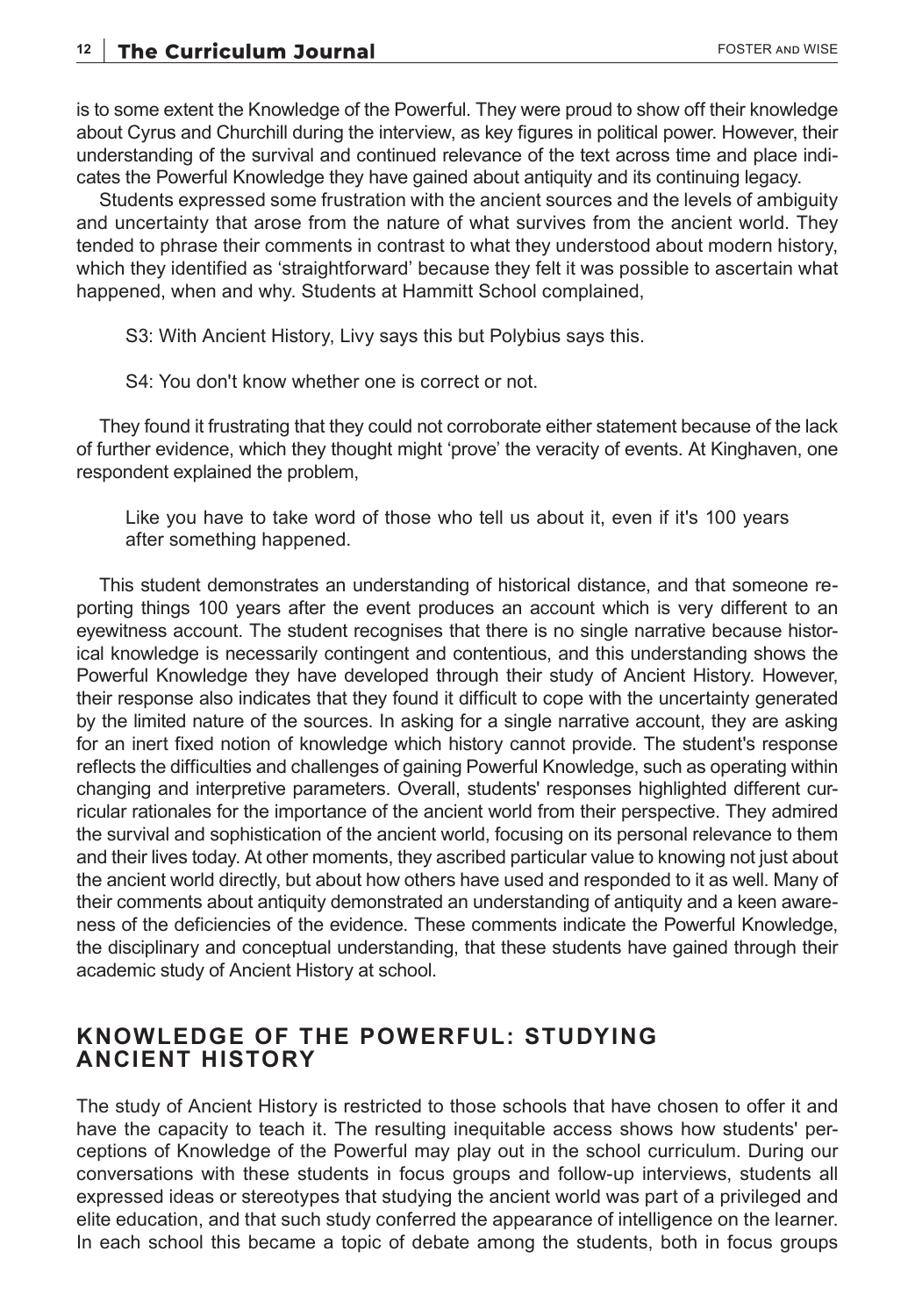and interviews. We therefore examine how these students perceive the *study* of the ancient world, rather than the subject matter itself. We examine how they feel they are seen by others as a result of studying Ancient History, and how they position themselves in relation to those perceptions. All the students were very conscious about how they were perceived by their peers, both within their own school, and by those attending other schools in the same area.

Students at all three schools conflated ideas of social prestige with academic achievement. At Hardale High, one student observed,

[Ancient History] is perceived as quite an intelligent subject because a lot of schools don't offer it as an option. It's like when you say, 'I do Ancient History', people kinda judge you and think, oh, you must go to a posh school or something.

This response contains several themes which students echoed in all three schools: academic achievement, availability of the subject and the social prestige attached to those students who study Ancient History. Students found it difficult to separate these ideas, often linking them or suggesting a causality between them, such as the student from Hardale above. At Hammitt, one student said that knowing things about the ancient world 'shows you're more clever' than others who do not share this additional expertise. Here, the student applies the word 'clever' as a status marker, as they suggest that gaining unusual expertise about the ancient world allows someone to seem as if they have had more education. What they allude to—without stating this—is the restricted access to Ancient History, and its consequential association with the curriculum of elite schools. Students at Kinghaven tried to separate the ideas of academic achievement and study of the ancient world:

S5. Anyone can like it, and it's not to do with intelligence.

S6. I agree, a lot of people will know something about the ancient world, even if it's Romans or the Egyptians.

The first student challenges these ideas by focusing on personal enjoyment, since liking a subject does not need to be linked to perceptions of achievement. The second student takes this further by connecting to wider representations of the ancient world. The Romans and the Egyptians feature as topics taught in primary education, but they also appear in popular series such as Terry Deary's *Horrible Histories* (for example, *Awesome Egyptians*, *Ruthless Romans*). These responses draw on wider cultural access to antiquity beyond curriculum. These students highlighted a tension between their thoughts about antiquity in general and other students' perceptions about Ancient History as a subject. A number of students said that they perceived Ancient History as more difficult than modern history, which they justified by explaining that they were more familiar with events from the twentieth century because they had already studied them at school. But they also identified that because Ancient History is a less common subject on the school curriculum, access to it and any expertise gained about it would mark out the bearer as being different. In particular, they associated it with the curricula of elite establishments. This was a stark contrast to their claim of antiquity's more universal appeal.

For these young people, the idea of being marked out as different to others was a source of stigma, applied both from within their own school and also by peers who attended other schools. All respondents reported being stigmatised by their peers because they were studying Ancient History. Students at Kinghaven Academy stated that because their Ancient History lessons were scheduled after the end of the main school day they received negative comments, 'oh no, he's got that again, oh he's a clever clogs'. Since both Latin GCSE and Classical Civilisation GCSE are offered to this cohort on the mainstream timetable at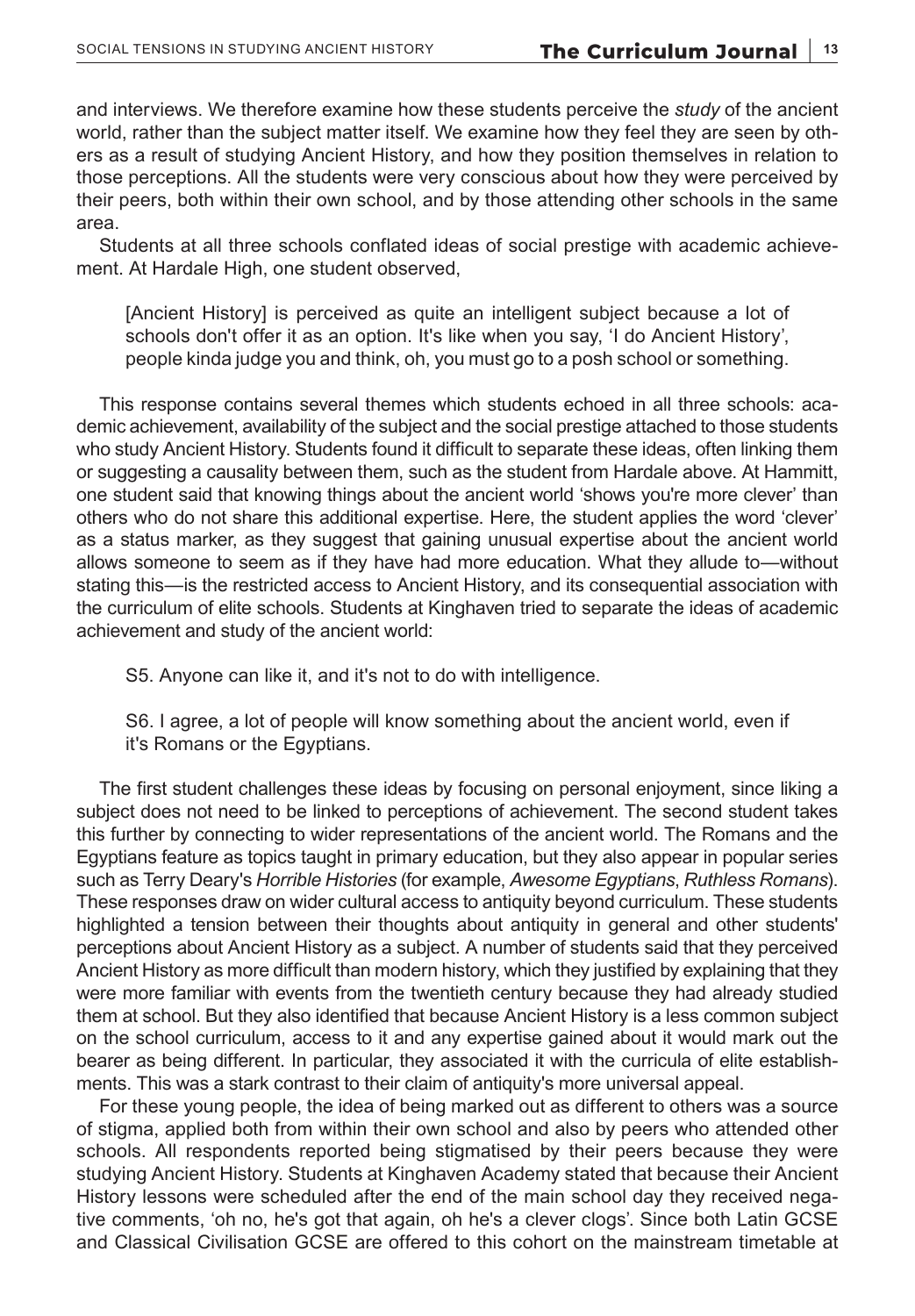Kinghaven, it was the timing, rather than the subject matter, which caused the comment. However, the way in which the students phrased the comment was again focused on perceived intelligence—if they stay after school to do an additional subject they must be 'clever' or 'smart', and they presented this as negative, since it is different from their peers. At Hammitt School, students identified the stigma they received as particularly strong within their school, both from their peers and those in other year groups. These students were not given a choice between Ancient and Modern History, but were allocated one of the two, and the school does not currently offer any other study of the ancient world at this or any other level. As a result, respondents reported significant negative attitudes towards Ancient History by their friends and sometimes also their families. They described that among the student community in the school Ancient History has a 'stigma or stereotype that it's really boring or much more work', and that students felt those who were allocated Ancient History were 'unlucky'. Some students described reactions from friends and family where they were told 'it's gonna be so bad, I feel sorry for you'. One student thought that 'ancient has an implicit meaning of boring, classical, dull' for people who have not studied it. The stigma these students report from within their schools as well as from family members reflects a social tension that aligns students of Ancient History with access to Knowledge of the Powerful. The students' school peers seem to perceive Ancient History as belonging to elite curricula and they ascribe labels of 'cleverness' to those who study it and 'boring' to its subject matter. The school communities of both Hammitt School and Kinghaven Academy are predominately drawn from nonprofessional backgrounds. Their families have limited stakes in the Knowledge of the Powerful as the distinguishing feature of the professions. The resistance these students report from their family members highlights the importance of schools in providing this access for those young people who do not receive it outside school.

Students at all three schools identified that the 'difference' of studying Ancient History was even stronger outside their own school environments. They felt that studying Ancient History marked them out, 'like, wow, you're different'. They linked this difference with intelligence, elitism and privilege.

That's the way it's perceived as, only posh people or academic people or intelligent people do it.

(Kinghaven Academy)

It just sounds elitist. A lot of people would assume you're elitist by choosing that GCSE, like from—you're from an upper class. They see Ancient History as this snobby thing. It just seems snobby to many people, especially around this area.

(Hammitt School)

People perceive it as posh because … It's not common … It's rarer … I know a lot of private schools have the option of taking it but I don't know any other school in this area that has Latin or Ancient History.

(Hardale High)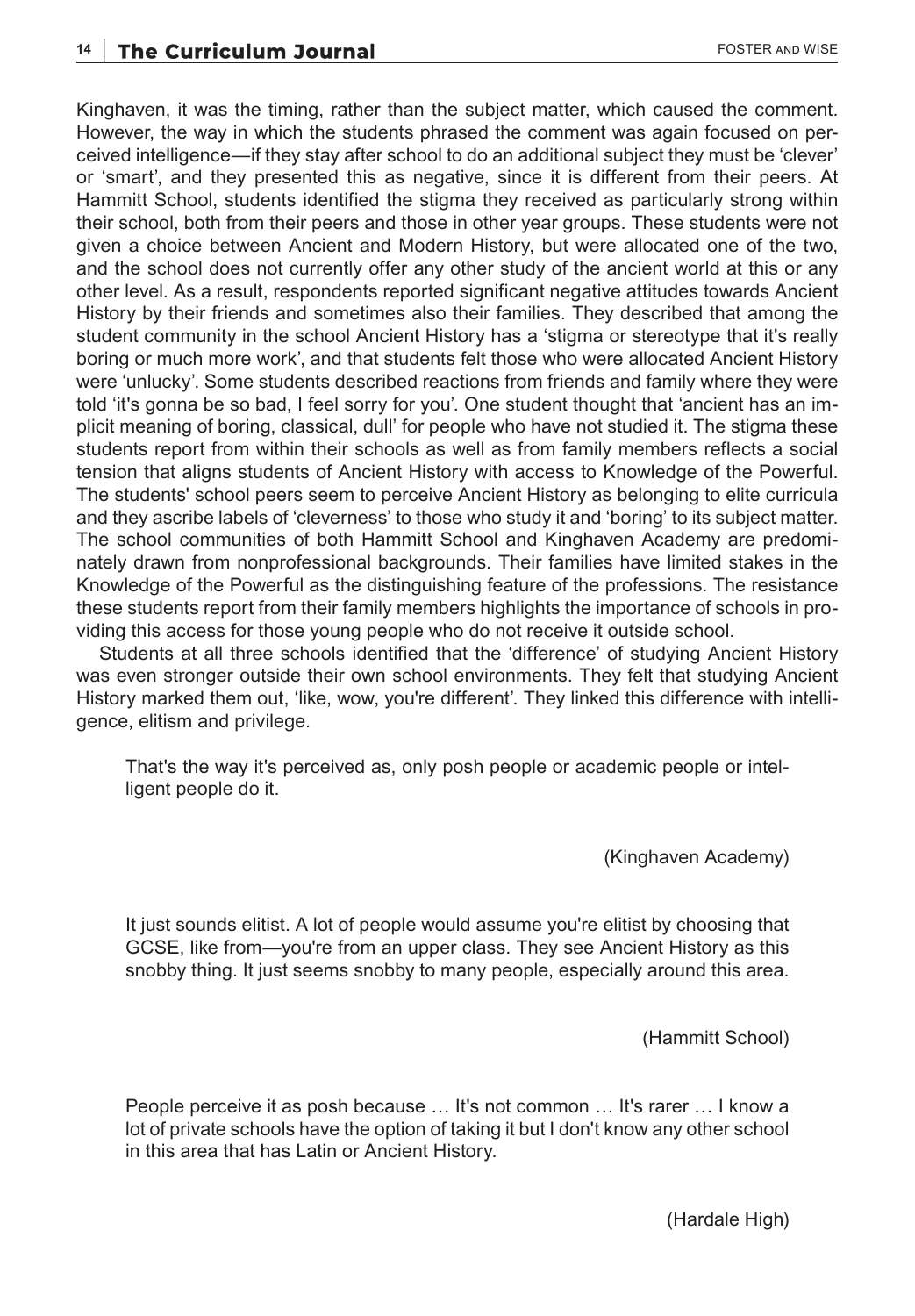The students all identify a social distinction underlying the study of Ancient History, even though they struggle to find words they feel comfortable with to articulate this. The words they use (posh, snobby, elitist, upper class) are all very negative words to describe social privilege. The comment from Hammitt School indicates an unease with this perception, since the speaker feels that people would 'assume' students subscribed to feelings of social superiority. In all three schools, students showed considerable concern with the ways in which they might be perceived socially within their local area, and wanted to fit in. They identified that people around 'this area' did not belong to such socially elite groups. However, it is interesting that they all shared the feeling that their local area was not elite: while Hammitt is located within a multicultural city with relatively high levels of deprivation, and Kinghaven is located in a small coastal town with relatively high immigration and similar levels of deprivation, Hardale High is not. It is in an affluent commuter town which has high employment, much of which is skilled due to local industries, and the family occupational backgrounds declared by students on the initial questionnaire reflect this. Despite this, students at Hardale were just as insistent as students at the other schools that 'at least around here it's not very common', since their friends at other schools 'didn't even know what it was'. The students at all three schools thus identified that they were receiving an education which was different to their peers in neighbouring schools, and which they linked to social privilege.

Students felt uncomfortable about how others perceived them in the light of these perceptions, since their vocabulary made a clear delineation between 'them' ('posh', 'snobby') and 'us' ('round this area'). Yet despite this, they identified that the understanding gained from studying Ancient History added value to their skills, 'if you know something about the ancient world, it's like wow, you know something that they don't'. This student ascribes value to the ways in which this curriculum subject can mark out those who have experienced it as different, giving Ancient History value as Knowledge of the Powerful. By contrast, other students pragmatically stated that Ancient History was just another qualification, and that any qualification was going to help them find employment. This kind of pragmatism does not focus on the distinct advantages or disadvantages of different types of knowledge. Instead, it ascribes equal value to studying *any* subject because of the recognition gained through qualificatory certificates, all of which are of equal worth. These students potentially perceive that the value of qualifications rest with the grades they are awarded, rather than the subjects which they have studied. Many students felt that Ancient History gave them access to a level of privilege which was not available at other schools, and they spoke about feeling 'privileged' to have the chance to study it. Students at Hammitt School described Ancient History as granting them a level of 'exclusivity' over their peers at other schools who had never heard of the subject. These feelings of privilege and exclusivity reflect perceptions of Ancient History as Knowledge of the Powerful. As a result, these students were not entirely comfortable with this privilege and agreed that it would be better if everyone had the opportunity to study it. The students at all three schools thus felt that they had been given access to part of an elite curriculum by studying Ancient History. They were acutely aware that this exemplifies an unequal access to curriculum and this caused their discomfort. The unequal and restricted access exemplifies Knowledge of the Powerful at work, potentially alienating many young people from part of their curricular entitlement.

#### **CONCLUSIONS**

We opened this article with an account of Ancient History's uneven position within the 14– 19 UK curriculum. We used Young and Muller's distinction between Powerful Knowledge and Knowledge of the Powerful as a critical tool to help us break down and explore the social tensions within Ancient History as a curriculum subject. We talked to students aged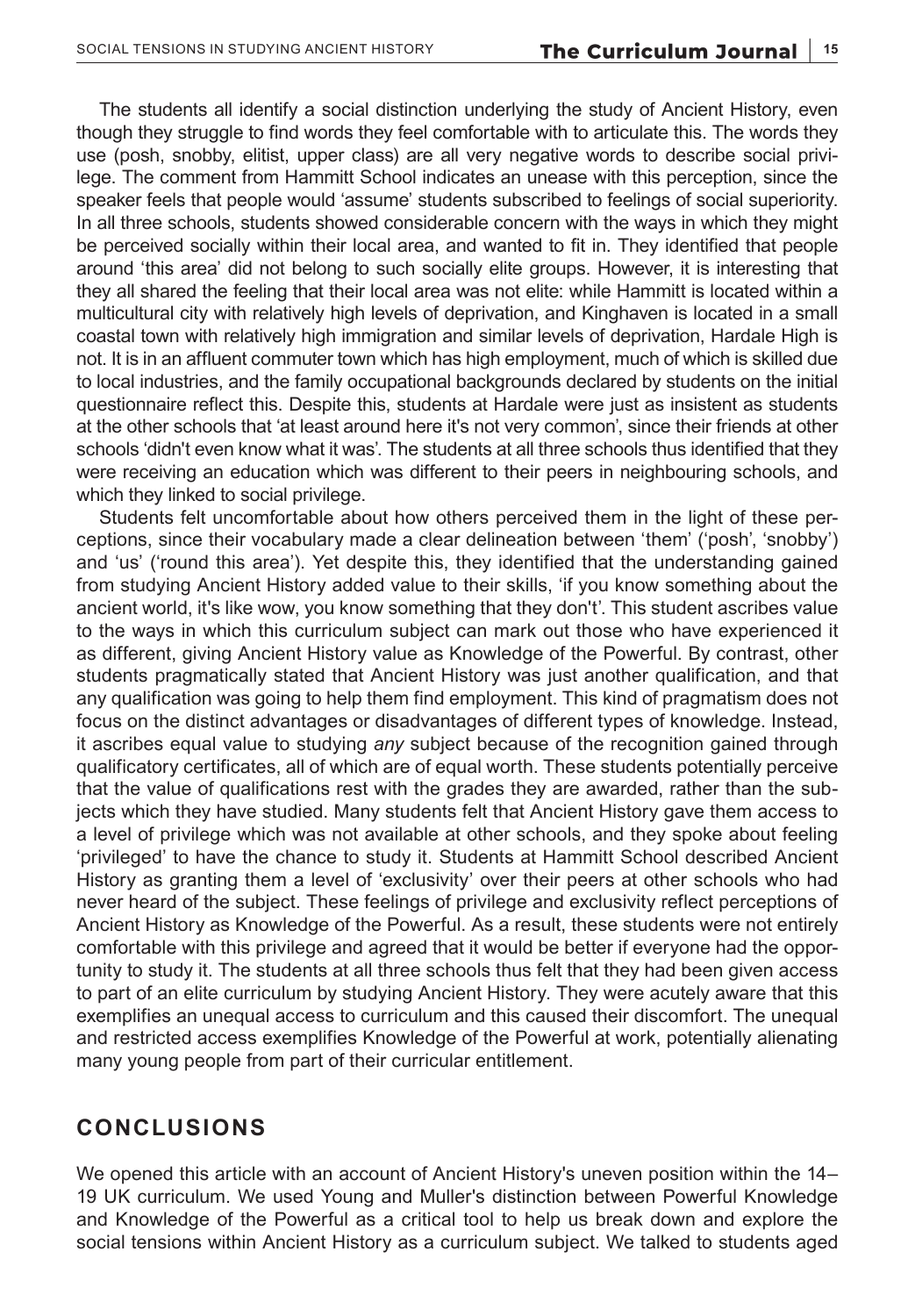14–15 studying Ancient History in three comprehensives with different demographics. We explored students' perceptions of the ancient world, the personal relevance they found in it, and the Powerful Knowledge they gained from studying it as a curriculum subject. We also examined the social tensions the students perceived about their study of Ancient History as part of their curriculum. It was here that we found tensions emerged, since the students we spoke to were acutely aware of the fragile and uneven place that it occupies on their curriculum. As a result, they noted that among their peers, both within their schools and also their local communities, there was a perception that study of Ancient History was the mark of a socially elite and privileged education. These feelings of exclusivity and social privilege align Ancient History to Knowledge of the Powerful, since the restricted access allows it to become a distinguishing marker of the elite. In those communities which identify as predominately nonprofessional and hold negligible stakes in the distinguishing marks of the professions, young people are especially reliant on schools to provide access to Knowledge of the Powerful. The resistance that these students encounter from outside school contributes towards their ambivalence to receiving a curriculum identified as elite. The students at all three schools were uneasy with what they had suggested since they did not see themselves as part of a socially elite and privileged group. The tension and discomfort that the students describe tests the aspirations behind comprehensive curriculum policies.

If Ancient History was available as a curriculum subject across all comprehensive schools, it would not have the stigma that students described. While it often involves studying past elites and those in power, Ancient History provides students with broad Powerful Knowledge, disciplinary knowledge of a world very different to their own in space and time. Such study can open up new ways for students of reflecting on the world around them. The subject community of classics teachers in the UK is extremely aware of the problematic perception of the study of antiquity at secondary level, and they are working hard to combat it. The subject community's protests in 2007 lead to the political rescue of Ancient History, and organisations such as the Classical Association, the Cambridge Schools Classics Project and Classics for All are all working hard to widen access to study of the ancient world at secondary level. The students in our study felt that it would be better if everyone had the opportunity to study Ancient History.

#### **CONFLICT OF INTEREST**

There is no conflict of interest disclosure.

#### **ETHICS STATEMENT**

Ethical clearance for this work was granted by the Faculty of Education, University of Cambridge.

#### **GEOLOCATION INFORMATION**

United Kingdom.

#### **DATA AVAILABILITY STATEMENT**

No data set is available.

#### **REFERENCES**

Baker, B., & Mastin, S. (2012). Did Alexander really ask, 'Do I appear to you to be a bastard?'. *Teaching History*, *147*, 8–13.

Beck, J. (2013). Powerful knowledge, esoteric knowledge, curriculum knowledge. *Cambridge Journal of Education*, *43*(2), 177–193.

Bertram, C. (2012). Exploring an historical gaze: A language of description for the practice of school history. *Journal of Curriculum Studies*, *44*(3), 429–442. <https://doi.org/10.1080/00220272.2012.668939>

Bickman, L., & Rog, D. J. (Eds.). (2008). *The Sage handbook of applied social science research* (2nd ed.). Sage.